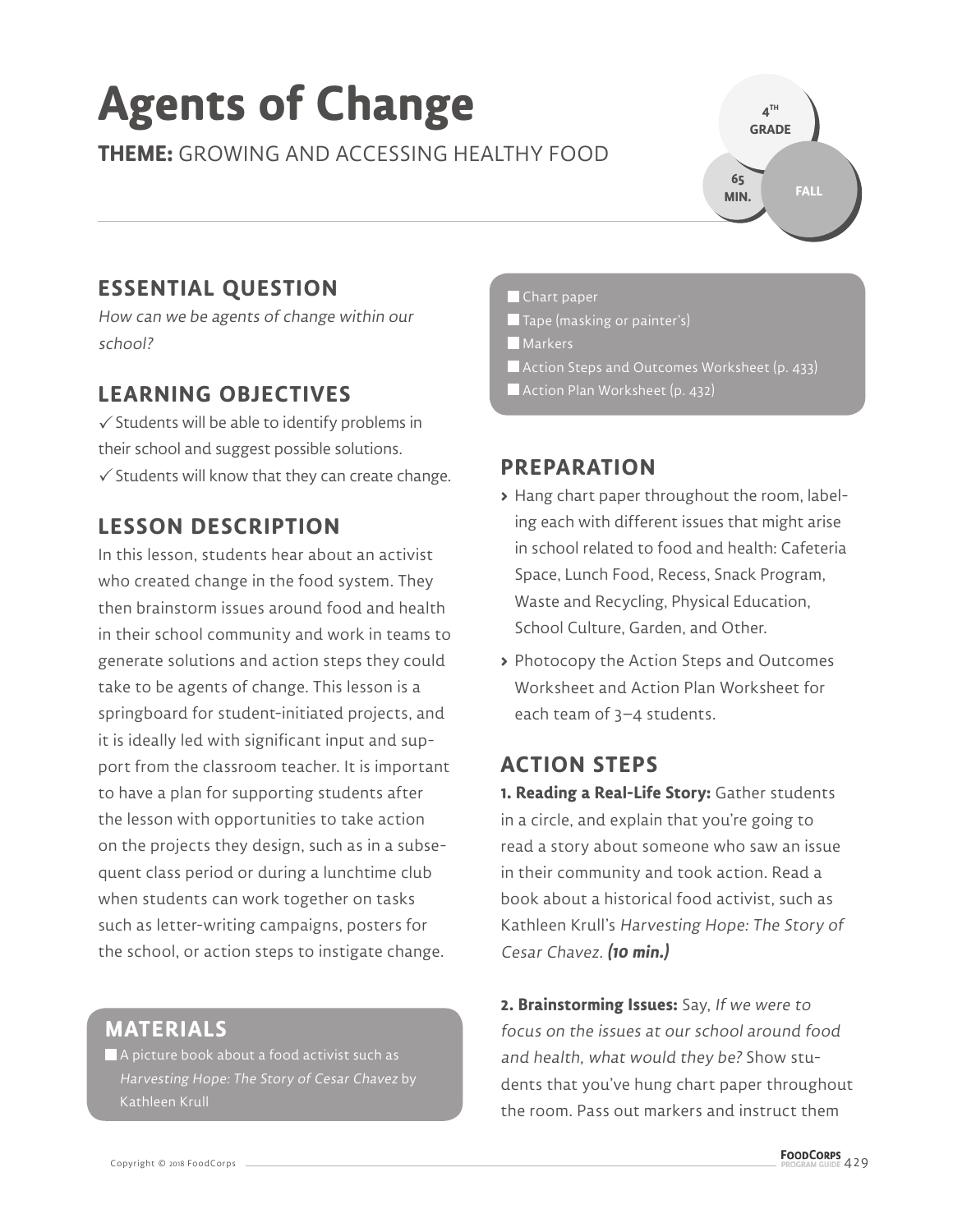to add issues to the chart paper under the appropriate category. Demonstrate with an example, such as by writing, "There aren't enough balls for everyone to play four square at recess" on the Recess poster. **(5 min.)**

#### **3. Identifying Action Steps and Outcomes:**

Have students return to their desks and say, It probably feels good to express some of those issues out loud, but we don't just want to rant or complain. We want to figure out how we can do something about these issues. Display the Action Steps and Outcomes Worksheet. Say, Once we identify an issue, it's important to figure out what we want to see happen instead. That would be our desired outcome. Have pairs of students discuss real examples from the story they heard at the beginning of class. Have students identify the issue the activist saw, the steps they took, and the outcomes of their actions. Have students share what they discussed. **(5 min.)**

**4. Practicing Finding Solutions:** Select one of the issues from the chart paper to examine as a class. Ask students to discuss in teams of three or four: What would be your desired outcome? Have teams share, and make note of their responses. Then ask, What steps do we need to take to make that change happen? Encourage students to think of concrete, immediate steps they can take. If students need guidance, you might ask What's causing this problem? Or Who in our school community needs to know about this problem? But let the ideas for solutions come solely from students. **(5 min.)**

**5. Sorting into Teams:** Tell students now that they've practiced together as a class, they'll have a chance to work on the issue they feel

most strongly about. Have students self sort into teams based on the issue they're most interested in. Explain that when you give the signal, they'll get up and stand next to the chart paper that contains their issue. Give the disclaimer that there should be no more than four people in each group, and if they're not self-sorted after three minutes, you will help them find a group. If more than four people want to work on one issue, have them divide into multiple teams, each with up to four students. These teams can work on the same issue. Give the signal, and set the timer. **(5 min.)**

**6. Finding a Solution:** Once students are settled into their groups, assign or have them self-select roles. Each group could have the following: a recorder to take notes, a time manager to keep the group on task, a facilitator to ask questions and make sure everyone's voice is heard, and a presenter to share information with the class. Have students determine the specific problem they'll be tackling. Then have them work together to fill out the Action Plan Worksheet. Say, Make sure that everyone's voice in your group is heard. For instance, if you've just shared a lot about how you feel, it'd be nice to then ask someone on your team their opinion. Circulate through the room, ensuring students are taking detailed notes and that all team members are getting air time. **(15 min.)**

**7. Sharing Action Plans:** Have each team report to the class. Have team representatives share the issue they decided to work on and what action steps they determined would lead them to their desired outcome. **(15 min.)**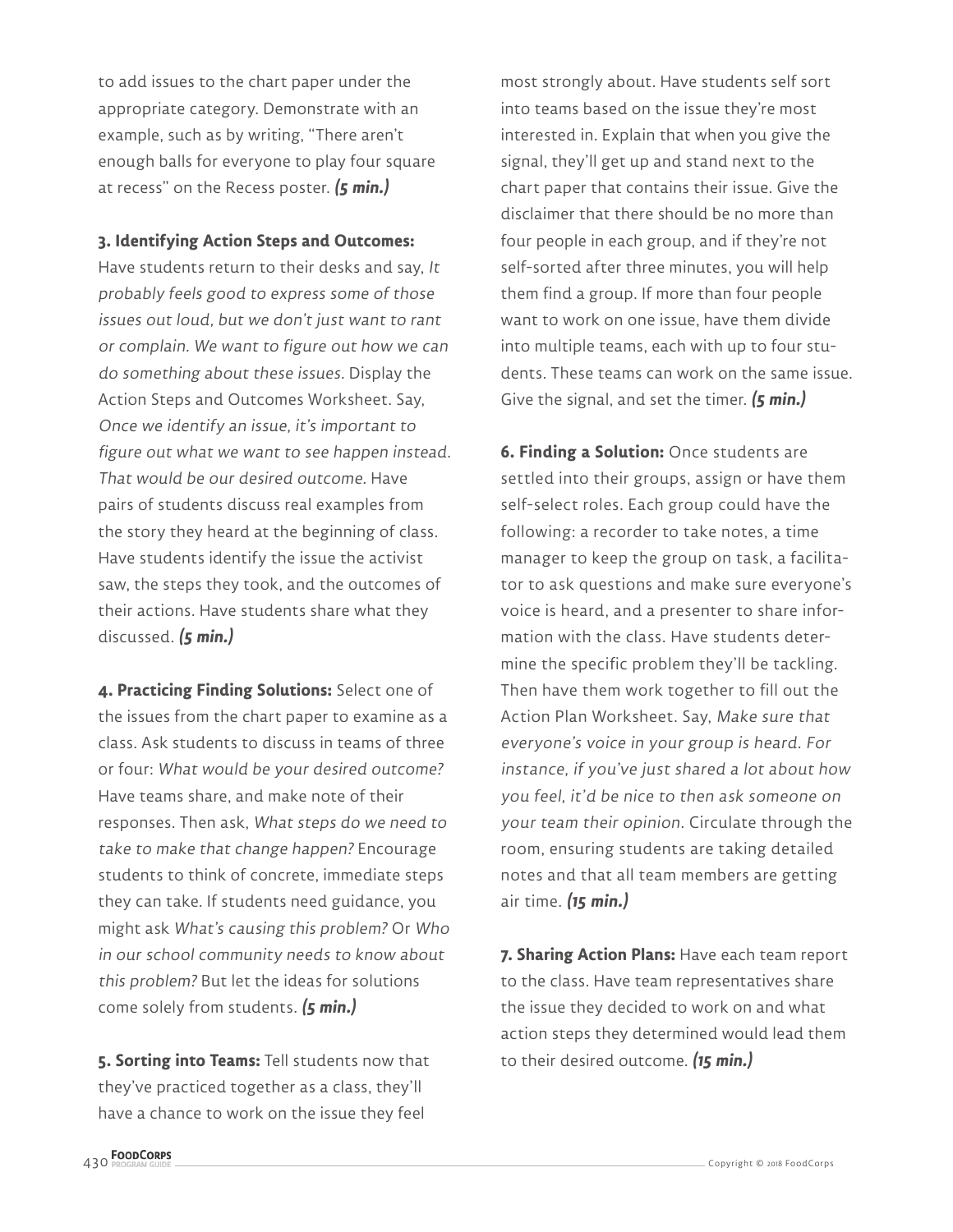## **REFLECTION**

Have students discuss the following questions in small groups, then share with the class: **(5 min.)**

- What other examples of citizens who've been agents of change can you think of?
- What strategies did your team use to hear from everyone?
- How did your team come to consensus on how to approach your problem?
- Why is it important to consider your desired outcome for a problem before taking action?

## **ADAPTATIONS**

**Classroom Extension:** Have each team become an action group for their chosen issue. Have them meet once a week to check in on their progress toward their desired outcome, using the Action Group Log.

## **ACADEMIC CONNECTIONS**

English Language Arts Common Core State **Standards** 

#### **CCSS.ELA-LITERACY.SL.4.4**

Report on a topic or text, tell a story, or recount an experience in an organized manner, using appropriate facts and relevant, descriptive details to support main ideas or themes; speak clearly at an understandable pace.









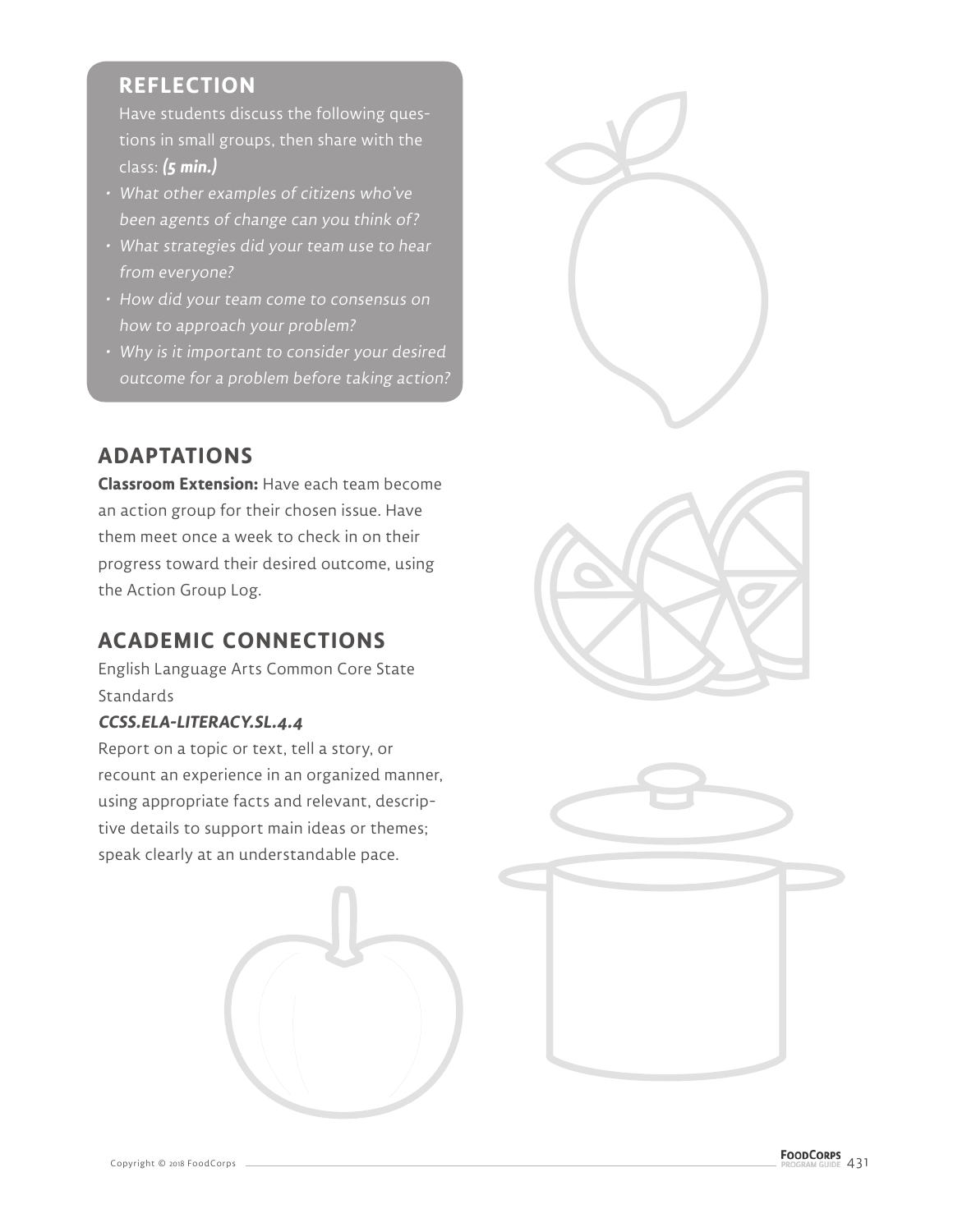## **Action Plan Worksheet**

**Directions:** Fill out the following with your team.

The problem we chose is

We chose this problem because

Instead, we want to see

We believe what's causing the problem is

The first step we'll take is

The next step we'll take is

The next step we'll take is

We'll know we've made an impact when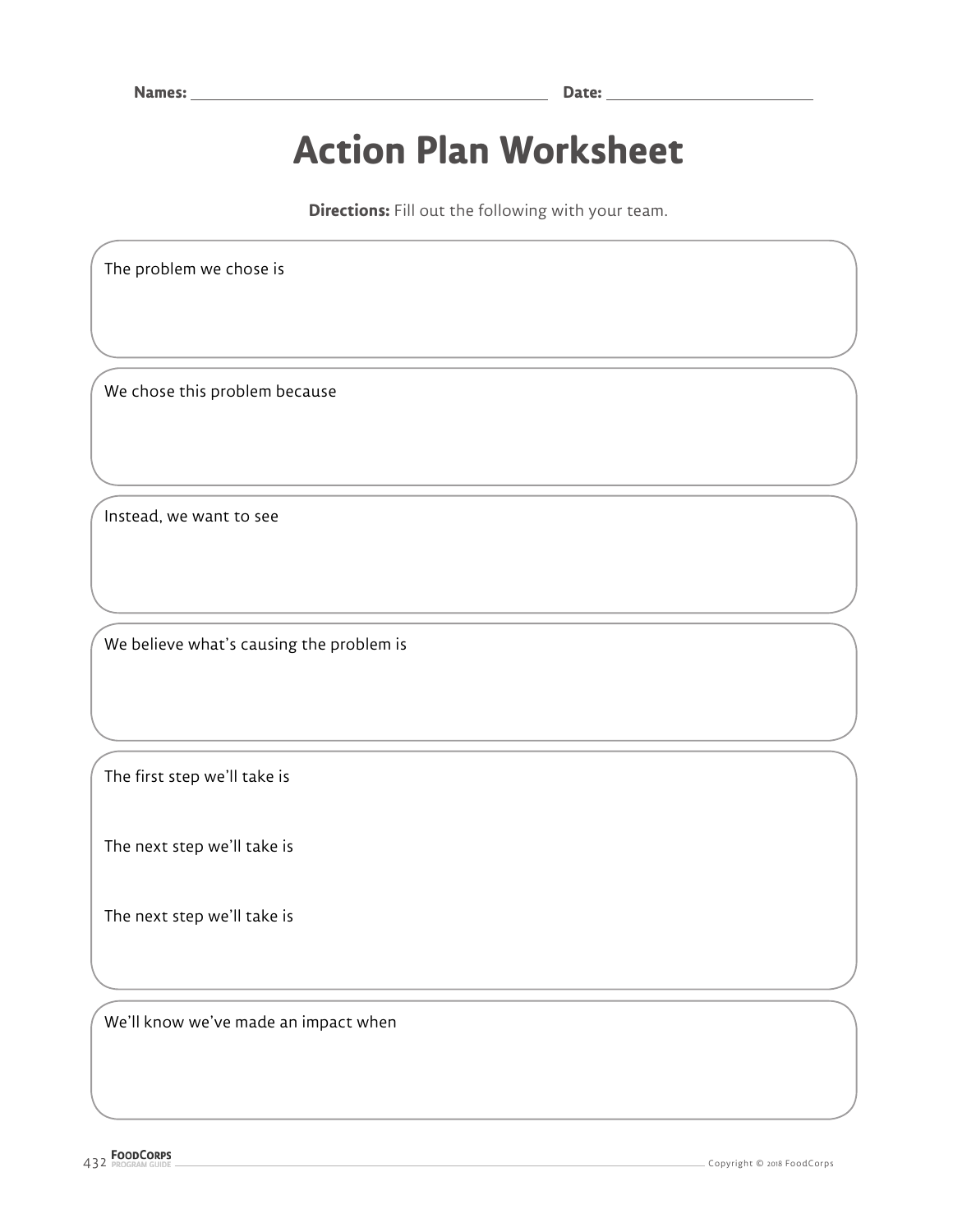